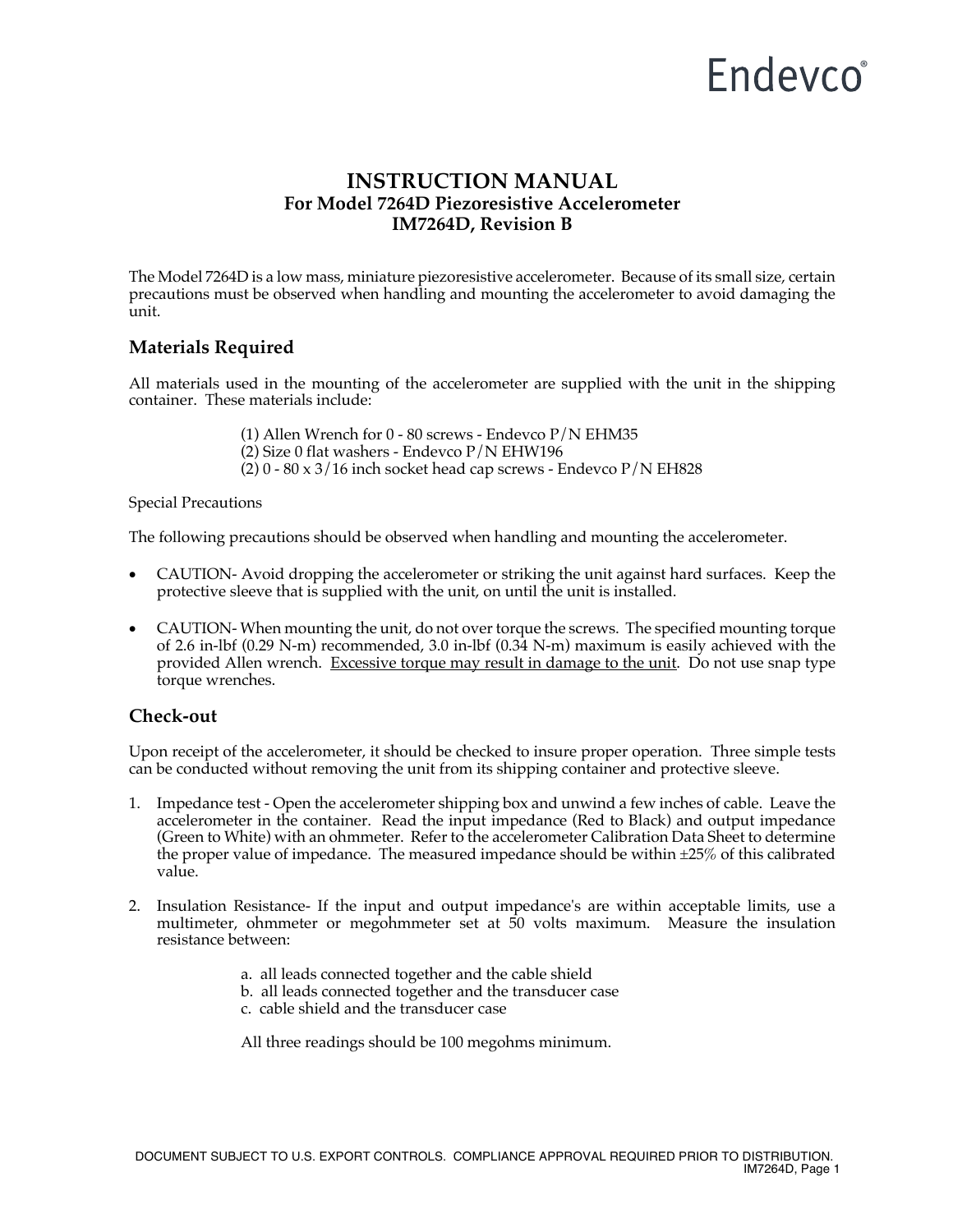

3. Zero measurand Output- After the impedance and insulation resistance tests, measure the output of the accelerometer with zero g acceleration. Turn the unit on its side so that the accelerometer mounting surface is perpendicular to the table top. Apply the specified excitation voltage to the accelerometer and measure its output with a DC millivolt meter. Allow the unit to warm-up for two minutes. The accelerometer should have a Zero Measurand Output (ZMO) within the data sheet specified limits.

If any of these initial checks do not give proper readings, indicating a possible malfunction, and the reason for the erroneous reading cannot be found, contact Endevco.

#### **Mounting**

When mounting or removing the accelerometer, it is essential to utilize proper techniques and tools. Correct torque is important to ensure correct mounting and performance.

- 1. The mounting surface should be clean and free of burrs. A recommended surface roughness is 32 microinch rms.
- 2. Do not cement the unit to the mounting structure. Use the supplied mounting washers and screws, as shown in Figure 1.
- 3. To facilitate easier screw installation, the mounting screws should be lightly lubricated with oil. Slide the flat washer over the screw.
- 4. Remove the unit from the protective sleeve. Without the protective sleeve, it is recommended that the unit be handled by the case, and not the cable. This is to prevent the unit from slapping the mounting surface during installation. Place the unit on the mounting surface and align the mounting holes.
- 5. Using the supplied Allen wrench, turn the screws into the mounting holes using the recommended torque of 3 lbf-in (0.3 Nm). This is roughly equivalent to finger tight with the supplied wrench. Installation of the unit with higher torque values, dry threads, or thread adhesives is not recommended as excessive torque will be required to break the screw loose when the accelerometer is dismounted.
- 6. As practical, tie down the cable within 2 to 3 inches (4 to 6 cm) of the unit. Whipping of the cable during vibration and shock will strain the cable unnecessarily at the unit.
- 7. Connect the unit to the signal conditioner and check for proper functioning through the use of standard techniques such as shunt calibration across the passive arms of the accelerometer.